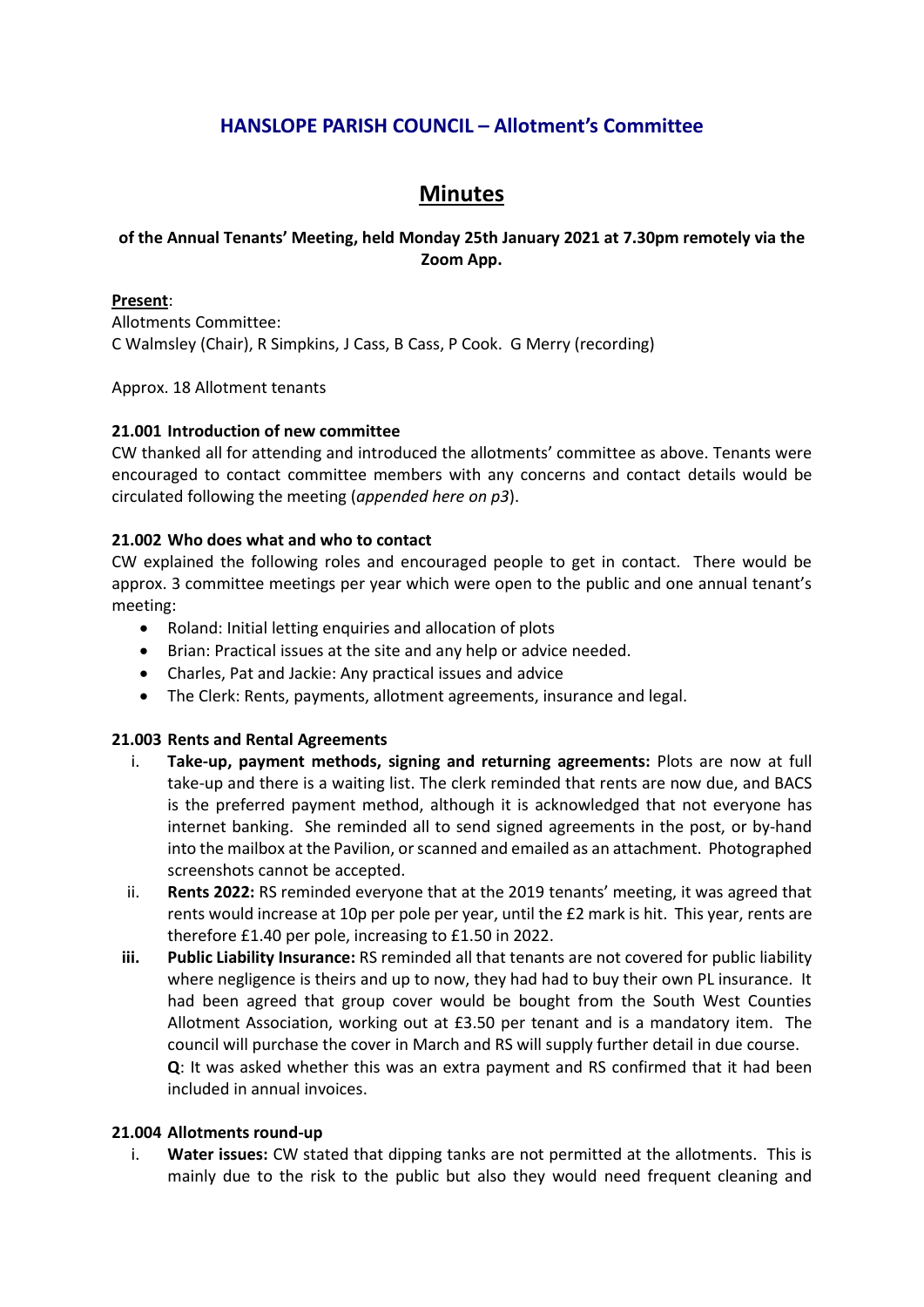pipework would be required. For safeguarding, any tanks would need to be covered which largely defeats the object of them. The committee will regularly refill the water tank in the summer. CW reminded all that taps must not be left on, unattended or dripping, and that tenants should not attach hoses to taps in any circumstances, as stated in the signed agreements.

- ii. **Chickens**: Tenants were reminded that permission needs to be sought to keep chickens and any tenants with chickens must keep updated with legislation and health guidelines, especially in respect of Avian Flu etc.
- iii. **Car parking:** BC stated that the area outside the first gate is now very furrowed and impossible to drive. Plans had been drawn up to develop potentially plot 18A (close to the wooden gate) or 41A (close to the metal gate) as areas for parking. Views were sought and there was general agreement that this would be welcomed. CW reminded tenants to please not drive on the ridings within the site, when the ground is soft/wet. In dry conditions, tenants may park by their plot to offload and then re-park in the designated areas.

**Q**: It was asked what could be done about parking on the verge outside the site and BC confirmed that mesh will be inserted into the ground to shore it up. This forms part of the improvement project currently being planned.

iv. **Other**: CW confirmed that he, BC and PC will be measuring some of the plots, in case any dimensions were inaccurate.

# **21.005 2021 Improvement project**

BC and JC reported that the projects outlined at the 2020 meeting have had approval from MK Council, to be funded from Section 106 money. These are: a storage container for communal use, a composting toilet, 3 new gates, verge reinforcement, improvements to the entrance track and a rotavator for communal use. Planning permission will be required and this is being worked on. The toilet will likely be sited on Plot 27 and composting of solid matter is via use of wood shavings, urine being disposed of using a soakaway and in addition there will be rainwater collection from the roof for communal use. It hoped to complete the projects by summer 2021.

**Q**: Questions were asked regarding health and safety, cleaning and Covid-19 protocols for the new toilet. JC assured all that there would be robust signage regarding hygienic use of the toilet, as well as hand sanitiser/wipes in good supply at all times. BC and JC had viewed one at another site and there was no smell. The compost can then be used for non-edible plants. The clerk advised that a full risk assessment is to be carried out at the site, and a cleaning regime implemented once installed. BC and JC were thanked for their work on this project.

# **21.006 Tenants Q & A and feedback session**

**Q**: Regarding plots that are not being looked after, how will enforcement be applied? CW stated there would be a tightening up this year. Inspections will be carried out twice a year and tenancies terminated where encouragement is unsuccessful.

**Q**: It was stated that in the recent high winds, a compost bin blew onto plot 63. This is currently stored behind the shed on 63.

BC and PC were thanked for help and guidance at the allotment site.

The meeting closed at 8.20pm